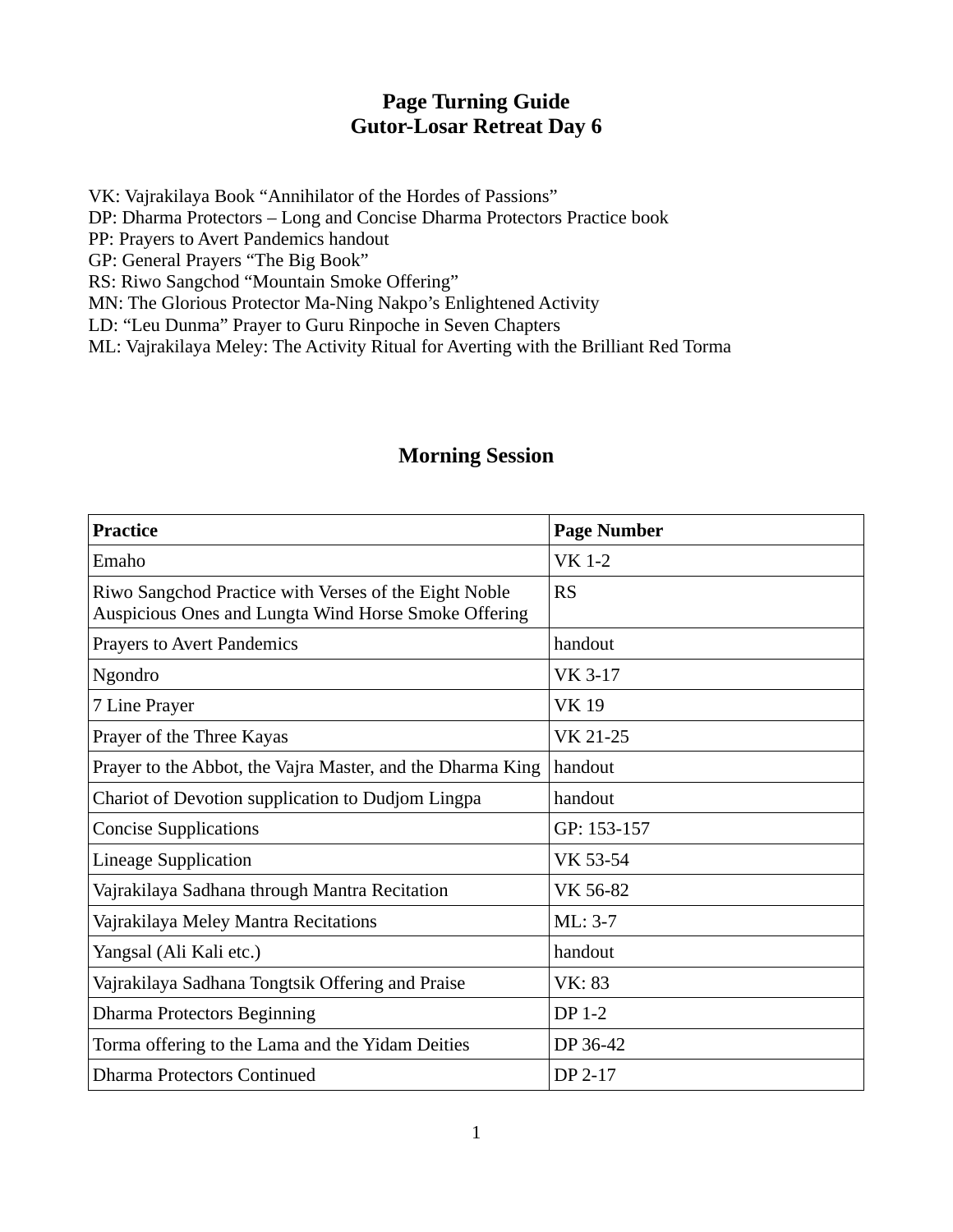| Maning                       | $MN$ 1-29             |
|------------------------------|-----------------------|
| Ekajati                      | DP 146-151            |
| Long Shenpa                  | $\overline{DP}$ 55-78 |
| <b>Session Break prayers</b> | handout               |

## **Afternoon Session**

| Practice                                   | <b>Page Number</b> |
|--------------------------------------------|--------------------|
| <b>Blessing the Fulfillment Substances</b> | handout            |
| Long Shenpa Fulfillment                    | DP 78-85           |
| <b>Shenpa Accumulations</b>                | DP 108-109, 127    |
| Long Shenpa Conclusion                     | DP 85-90           |
| Vajrakilaya Protectors                     | $DP: 43-50$        |
| <b>Concise Protector Prayers</b>           | GP: 177-207        |
| Terdak Zhidak                              | DP: 17-23          |
| <b>Maning Fulfillment</b>                  | MN: 29-36          |
| Damchen Chitor Confession                  | handout            |
| <b>Requesting Enlightened Activity</b>     | GP: 209-228        |
| Leu Dunma Chapters One through Six         | LD 14-110          |
| <b>Session Break prayers</b>               | handout            |

## Short Break

| <b>Butter Lamp Offering Prayers</b> | GP: 255-258 |
|-------------------------------------|-------------|
| <b>Dusum Deshek Confession</b>      | handout     |
| Sadhana Tsok                        | VK: 125-134 |
| Meley Tsok                          | ML: 13-40   |
| Dorje Drolo Kangwa                  | VK: 137-147 |
| Yingkyi Bendhar                     | VK: 135-136 |
| <b>Tsok Khang Dechen</b>            | VK: 149-152 |